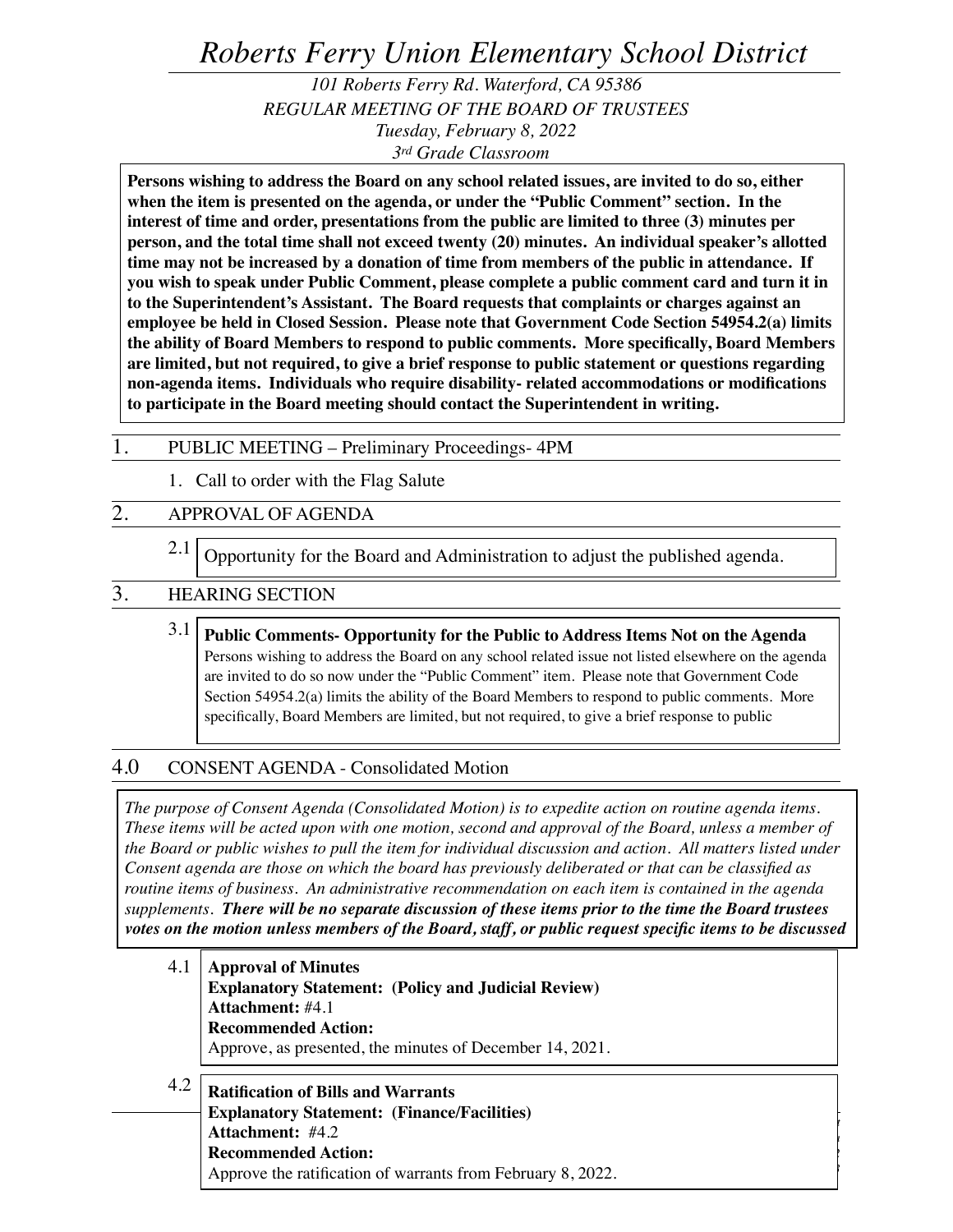# 5.0 DISCUSSION ITEMS

 $6.0$ 

7.1 Superintendent/Principal

7.2 Board of Trustees

*Public Comment. Board Discussion.*

|     | 5.1 | 2022 Supplement to the Annual Update for the 2021-2022 LACP<br>Explanatory Statement: The Board will discuss the 2021-2022 LCAP<br><b>Attachment: None</b><br>Public Comment.<br><b>Board Discussion.</b>                                                                |
|-----|-----|--------------------------------------------------------------------------------------------------------------------------------------------------------------------------------------------------------------------------------------------------------------------------|
|     | 5.2 | <b>Building Projects</b><br><b>Explanatory Statement:</b><br>Mr. Loretelli will update the Board on the building projects.<br><b>Attachment: 5.2</b><br>Public Comment. Board Discussion.                                                                                |
|     | 5.3 | <b>COVID-19 Prevention Plan</b><br><b>Explanatory Statement:</b><br>The Board will discuss the COVID-19 Prevention Plan.<br><b>Attachment: 5.3</b><br>Public Comment. Board Discussion.                                                                                  |
|     | 5.4 | <b>Universal TK</b><br><b>Explanatory Statement:</b><br>Mr. Loretelli will discuss the breakdown on new months of entry for Transitional<br>Kindergarten effective 2022-2023 academic school year.<br><b>Attachment: 5.4</b><br><b>Public Comment. Board Discussion.</b> |
|     | 5.5 | 2021-22 Local Control Accountability Plan (LCAP) Actions & Services Mid-Year<br><b>Report</b><br>Explanatory Statement: The Board will discuss the 2021-2022 LCAP Mid-year<br>Report.<br><b>Attachment: None</b>                                                         |
| 6.0 |     | <b>ACTION ITEMS</b>                                                                                                                                                                                                                                                      |
|     | 6.1 | 2022-2023 RFSD Safety Plan<br><b>Explanatory Statement: SB 187 Compliance Document</b>                                                                                                                                                                                   |

**REPORTS AND RECOMMENDIAL STATES IN THE RECOMMENTATION CONTROL CONTROL SECTION CONTROL SECTION AND REFERENCE SCHOOL SAfety Plan.** 

**Attachment:** A copy of the Safety Plan is available at the school office.

The 2022-2023 Comprehensive School Safety Plan